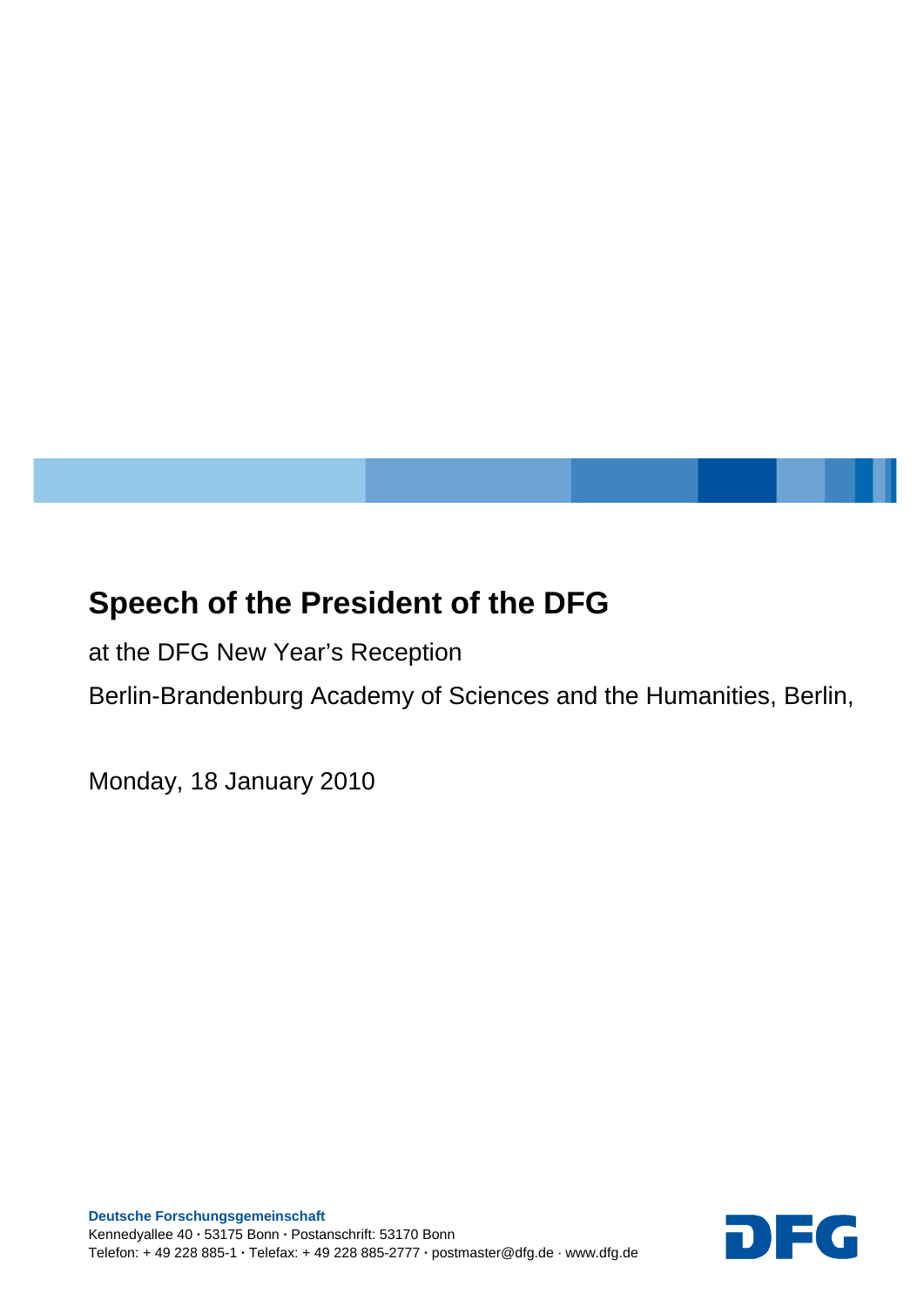#### **[Greeting]**

Ministers and Senators, Undersecretaries of State, Members of the German Federal Parliament, Excellencies and Esteemed Members of the Diplomatic Corps, Presidents and Chancellors, Ladies and Gentlemen,

In short – dear friends of the DFG,

It is my great pleasure to welcome you to the 2010 New Year's Reception of the Deutsche Forschungsgemeinschaft.

I would especially like to greet our distinguished international guests: Your participation clearly reflects that science is indeed an international endeavor and that cooperation on scientific questions and research policies unites us all.

Representatives from all DFG divisions are here tonight and are looking forward to a lively discussion and to a fruitful exchange of information and ideas with you.

## **[Leibniz Hall]**

Ladies and Gentlemen, it has become a long-standing tradition for us to celebrate the start of the year here in the Leibniz Hall of the Berlin-Brandenburg Academy of Sciences and Humanities. And in many ways Gottfried Wilhelm Leibniz is a fitting patron – especially for our renowned prize, which will be awarded for the 25th time right here on 15 March.

In fact, this academy itself was founded by Leibniz. I would like to thank Mr. Stock, who is president of this academy, for allowing us to be here tonight.

It is said that Leibniz bore a certain grudge against universities, due to the fact that Leipzig refused to award him a doctoral degree when he was barely twenty years old. For those learned, old men, Leibniz was simply still too young.

However, it is to the universities that I would like to dedicate this evening's celebrations, and I offer my speech in a spirit best described by the motto: "Strengthening the Universities".

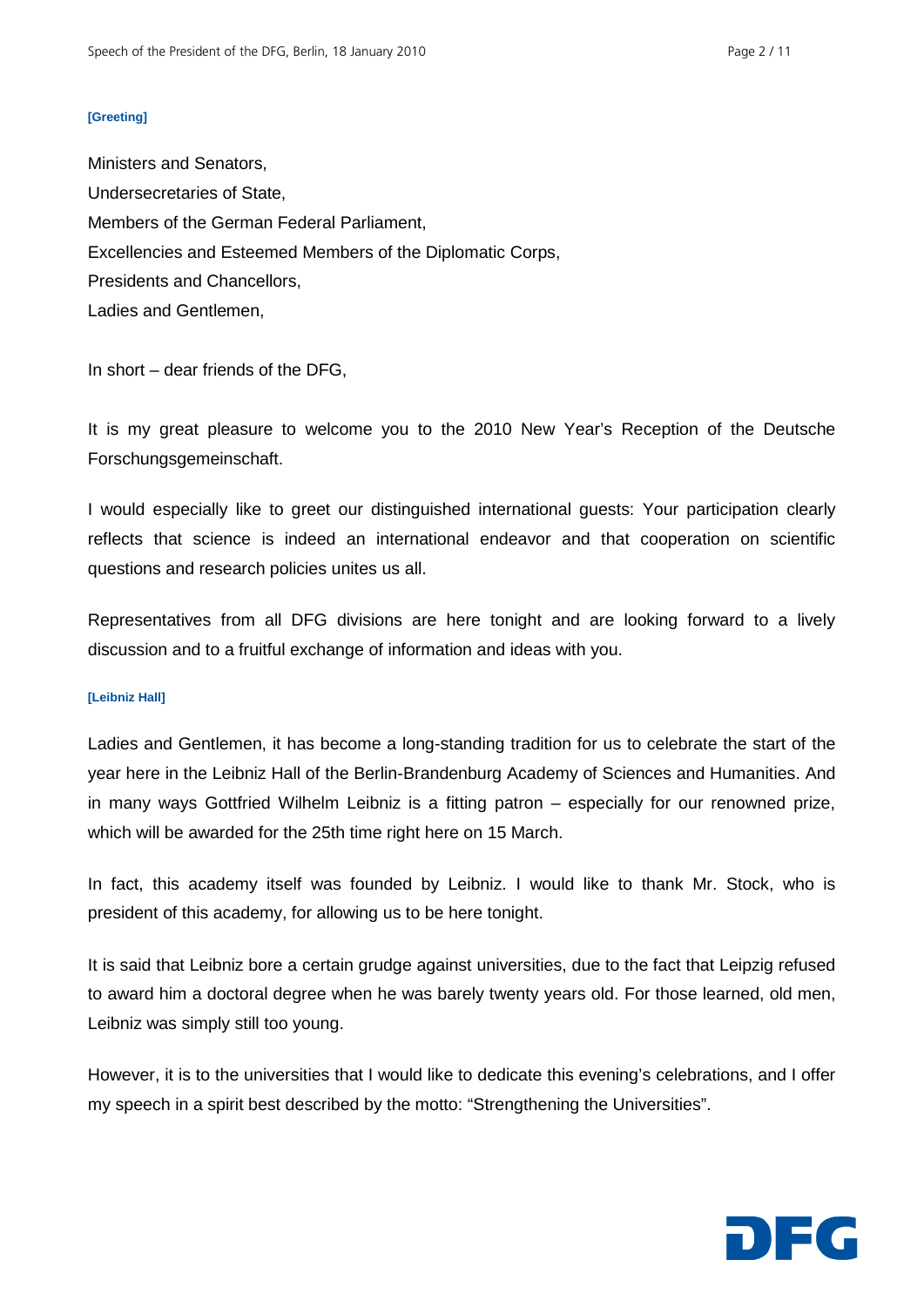#### **[New Year]**

But first, I would like to wish you and your families a successful new year, as well as courage for daring projects, many good ideas and imaginative partners with whom you may share and exchange ideas, well-being and that little bit of luck.

Speaking of luck reminds me of trying to find just the right Christmas present. We often promise ourselves that we won't become last-minute shoppers again in the new year. Well, today I have an early book tip that I'd like to share with you.

#### **[Longitude and Research Funding]**

The book is entitled *Longitude* by science journalist Dava Sobel. It gives a vivid and precise depiction of the race for the best method of determining longitude for navigation at sea.

In October 1707, a fleet of the British Navy was shipwrecked on the Scilly Islands. Over 2,000 sailors lost their lives. As a consequence, the British Parliament, advised by Isaac Newton and Edmund Halley, passed the Longitude Act in 1714.

A prize of 20,000 pounds was offered for a method of determining a ship's longitude with a maximum deviation of 30 nautical miles after a six weeks' sea voyage to the Caribbean.

The jury, known as the Board of Longitude, was responsible not only for awarding the prize, but also for promoting the development of promising ideas. This was arguably the birth of government funding for research.

The Longitude Act triggered an avalanche of research work and inventions – both real and merely purported. The commission received numerous proposals, for example, for *perpetua mobilia*, just like the ones I receive from time to time.

Surprisingly, the commission continued to exist for over one hundred years. By the time it was disbanded in 1828, it had disbursed more than 100,000 pounds – a huge amount by the standards of the day.

Why am I telling you this? Well, the history told so excitingly in this book contains everything that distinguishes research and research funding today: risk-laden research, well-established mainstream scientists and unconventional young researchers, curiosity, arrogance, intrigues, despair, hope, endurance and, finally, success.

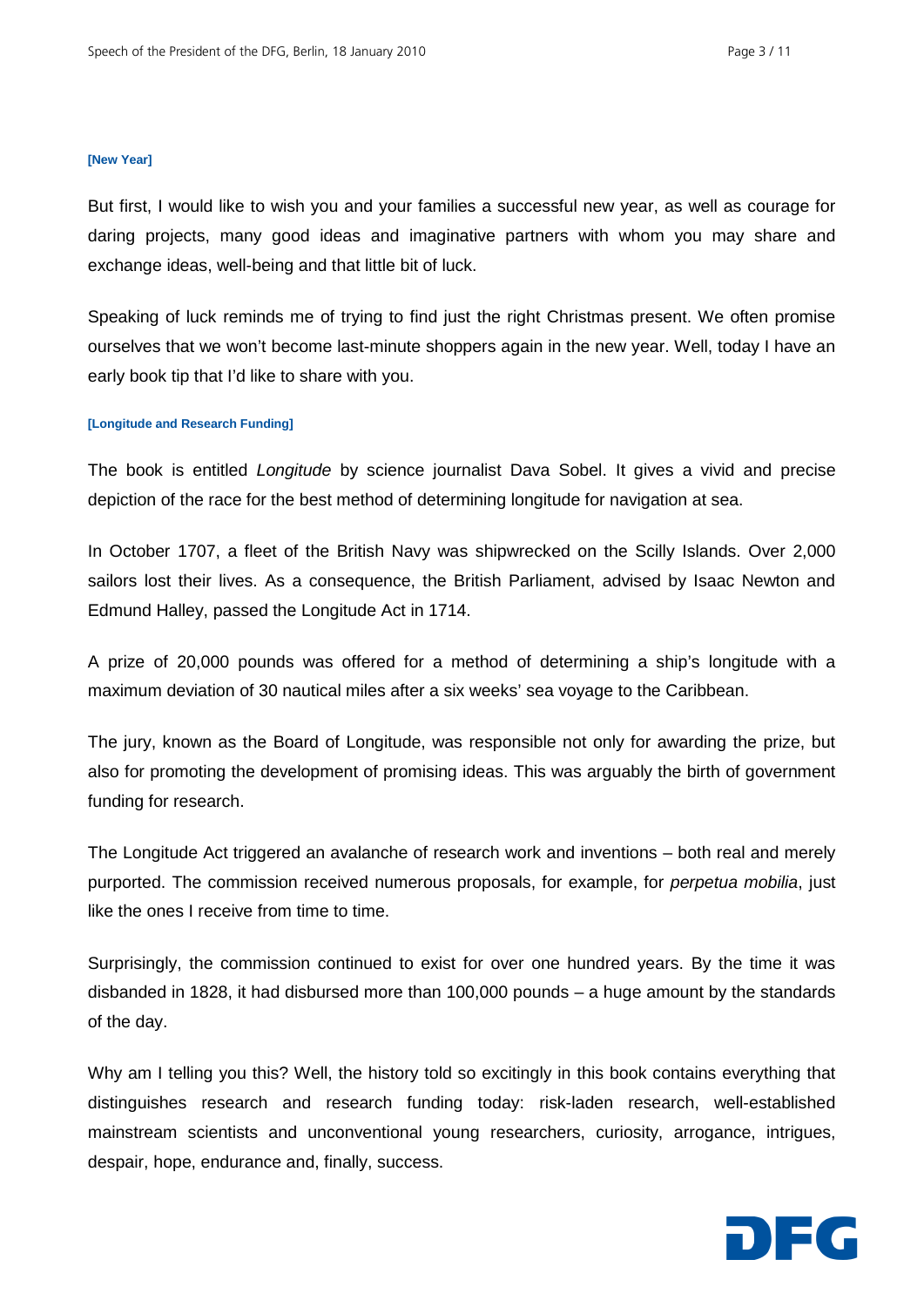In the end, it was John Harrison, a precision engineer and clock maker, who made the breakthrough in chronometry with his marine chronometer, which was tested by James Cook.

## **[Strengthen the Universities]**

And this was also a grand challenge, a problem of great importance for humanity and for society that could not be addressed by conventional research and development. It could only be surmounted by a diversity of ideas and by a virtually bottom-up approach to basic research.

And this is what the DFG stands for today: the promotion of basic research in all its diversity – including the "big issues" relating to health, energy, climate, mobility, materials, information and security. The DFG represents the competitive funding of people, ideas, projects and structures.

The financial support it provides is utilised above all by the higher education institutions and their researchers, who attract more than 85 percent of the funding provided by the DFG.

For the universities, the past year has been a turbulent one, perhaps as turbulent as the time of the Longitude Act. And 2010 will certainly not be any quieter. In these tumultuous times, the universities must be empowered to carry out their teaching and research activities.

In the last few years, we have made efforts towards strengthening universities and basic research in individual projects and in networks, and we will carry this work forward.

Allow me to mention a few key areas: more freedom through flexibility and overhead funding, startup funding for young first-time applicants, the strengthening of European and international activities, knowledge transfer, research-oriented gender equality, the Reinhart Koselleck higherrisk projects, the digital information and open access initiatives, improvements regarding doctoral researcher positions and the funding of temporary positions, the continuation of CRC/Transregio programmes, and much more.

## **[Excellence Initiative and Pacts]**

Ladies and Gentlemen, perhaps you have noticed that up to now I have not once used the term "Excellence Initiative". I have neither avoided it, nor am I weary of this term, although I am trying to keep my "excellence rhetoric" to a minimum.

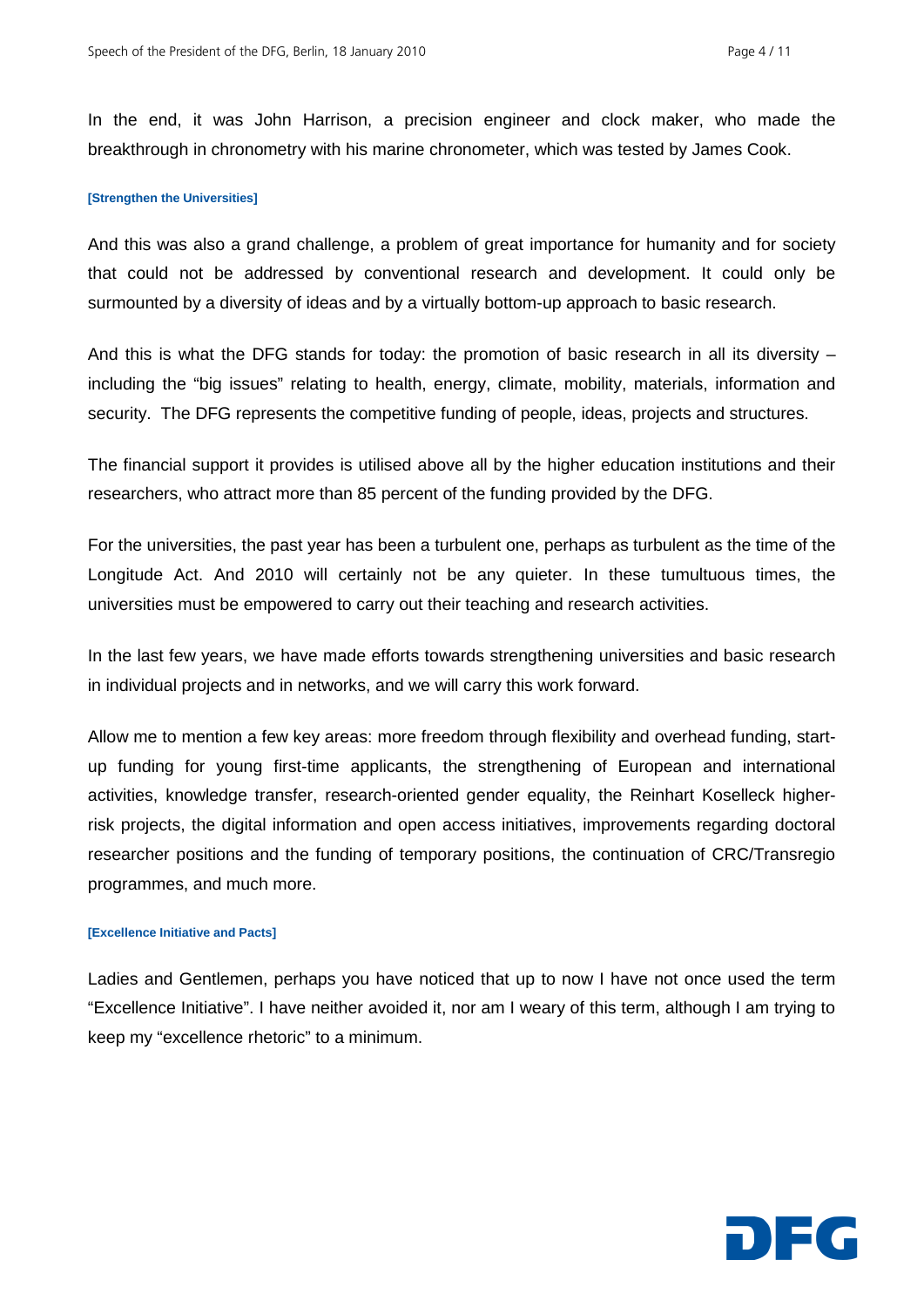This may surprise you, but modest reservation actually goes hand in hand with the Excellence Initiative, because – and I never grow tired of explaining this – the Excellence Initiative is not a matter of golden medals or titles, and it is certainly not about the expectation of future excellence. In essence, it is primarily a question of promoting outstanding education and cooperative research based on proven scientific achievements.

For my term of office as President of the DFG, the Excellence Initiative has been and continues to be a defining element. I suspect the same goes for my colleague Peter Strohschneider, who is Chairman of the German Council of Science and Humanities. Our organisations have been cooperating closely on the Excellence Initiative and other projects for many years.

But the Excellence Initiative has an even greater impact on the entire research system: whether by way of the decisions made from 2006 to 2007 or by way of the 3 years it has already been in "operation". It is almost as though a new geographically dispersed top university had been created, including over 4,000 researchers and about 330 professors, who not only conduct research but also make an intensive contribution to teaching.

Only very few of them and of the thousands of other researchers who are involved in the Excellence Initiative or otherwise funded by the DFG have left behind teaching, which is the foundation of university science and scholarship. They are well aware of the fact that one can only achieve the ideal unity of teaching and research by teaching and conducting research themselves.

Ladies and Gentlemen, the past year has also been defined by the question: What's next for the Excellence Initiative, for the Higher Education Pact and the Pact for Research and Innovation, referred to together as the "three pacts"?

There has hardly been a speech in the last year, hardly a discussion, in which the continuation of the pacts did not play a part. As you can imagine, it was a very anxious time for all of us.

Until finally, following intense preparations by the research ministers, on 4 June 2009 the Chancellor and the Minister Presidents came to a bold and internationally acclaimed decision: to continue the "three pacts", with a total of €18 billion, about one-third of which is to be distributed by the DFG.

Just to remind you: The Excellence Initiative received a 30 percent increase in funding.

In addition to new student places, the Higher Education Pact will continue to finance the 20 percent programme overhead for DFG projects, which means significant relief for the universities and more freedom for researchers.

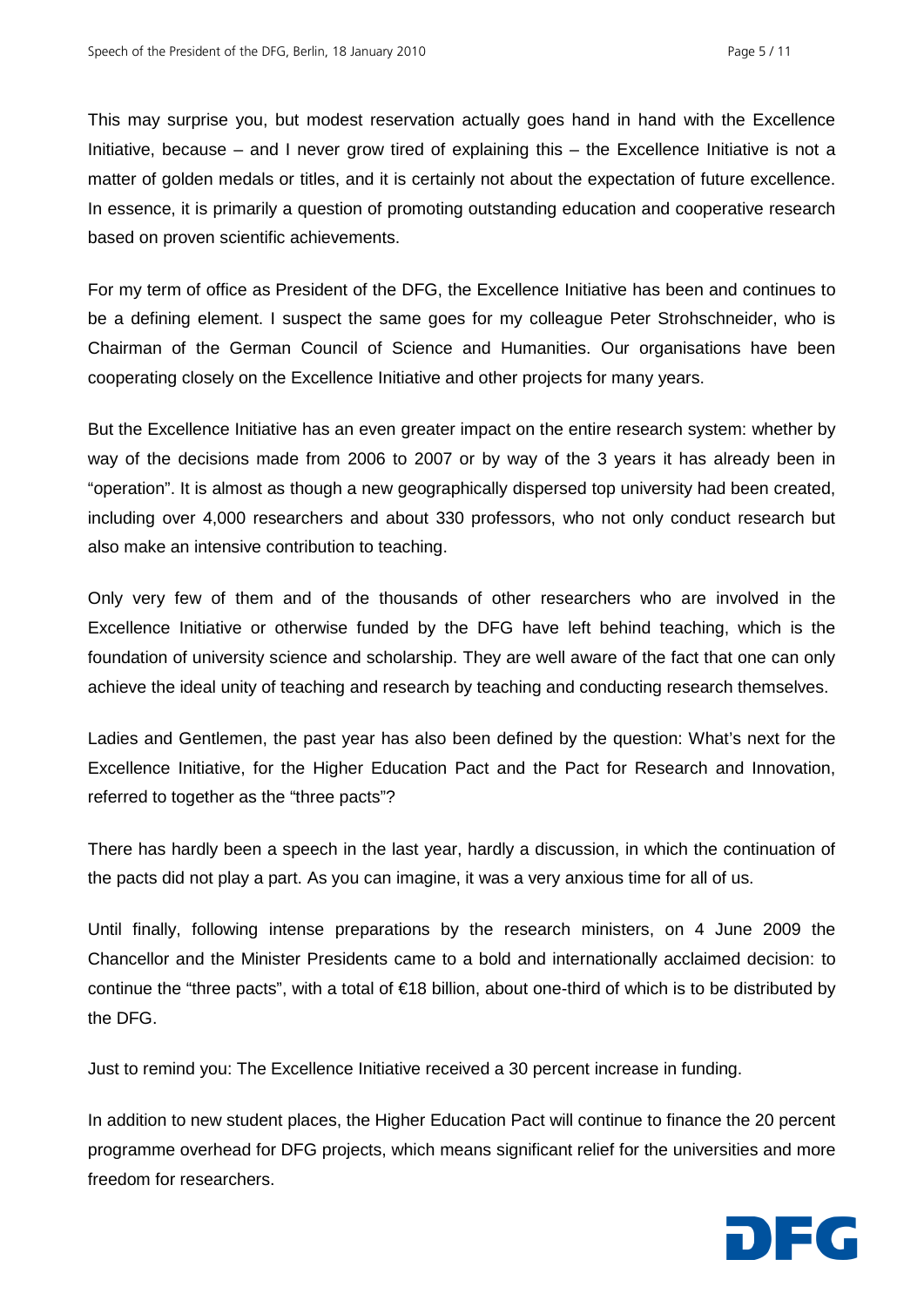Precisely here in the Higher Education Pact, it can be seen that the funding of teaching and the funding of research have a symbiotic relationship, though they require different forms and formats; it can be seen that they are not in competition and should not be made to compete.

The Pact for Research and Innovation will also be continued for another five years with an annual 5 percent increase in funding. This is also very important to the DFG and the universities, because the annual increase will largely go to the training and promotion of young researchers.

When the German Parliament elections came in September, suspense mounted again. In the end, we were pleased to learn that the new coalition agreement confirmed the continuation of the three pacts, reaffirming that science and research remain a high priority.

The roadmap for the next phase of the Excellence Initiative has already been announced. Last week saw the first information events for universities, and in March there will be commission meetings and a call for proposals. And so it will proceed, step by step, until the funding decisions are made in June 2012.

#### **[Strengthening Universities through Cooperation]**

The Excellence Initiative has made a major contribution towards strengthening the universities in terms of profile building, research activities and teaching activities. Almost one-third of all universities are involved in the initiative.

And the universities have become strong partners in collaborations with non-university research institutions. In my opinion, this progress must continue and, if necessary, take new forms.

But new collaborations and forms of cooperation – for example the intensification of federal programmes for medical research – have to be developed in partnership and on a level playing field. And they must originate in quality-oriented competition at an international level, which is where the DFG can offer its support.

The universities also have to be strengthened in their collaborations with institutions embedded in industry and society. For this reason the DFG has begun to expand the opportunities for knowledge transfer from DFG-funded projects.

We have plans to intensify this approach later this year. In an information campaign, we will be emphasising that knowledge transfer from DFG-funded projects is among the DFG's most important cross-sectional tasks and that knowledge transfer is possible from all branches of science.

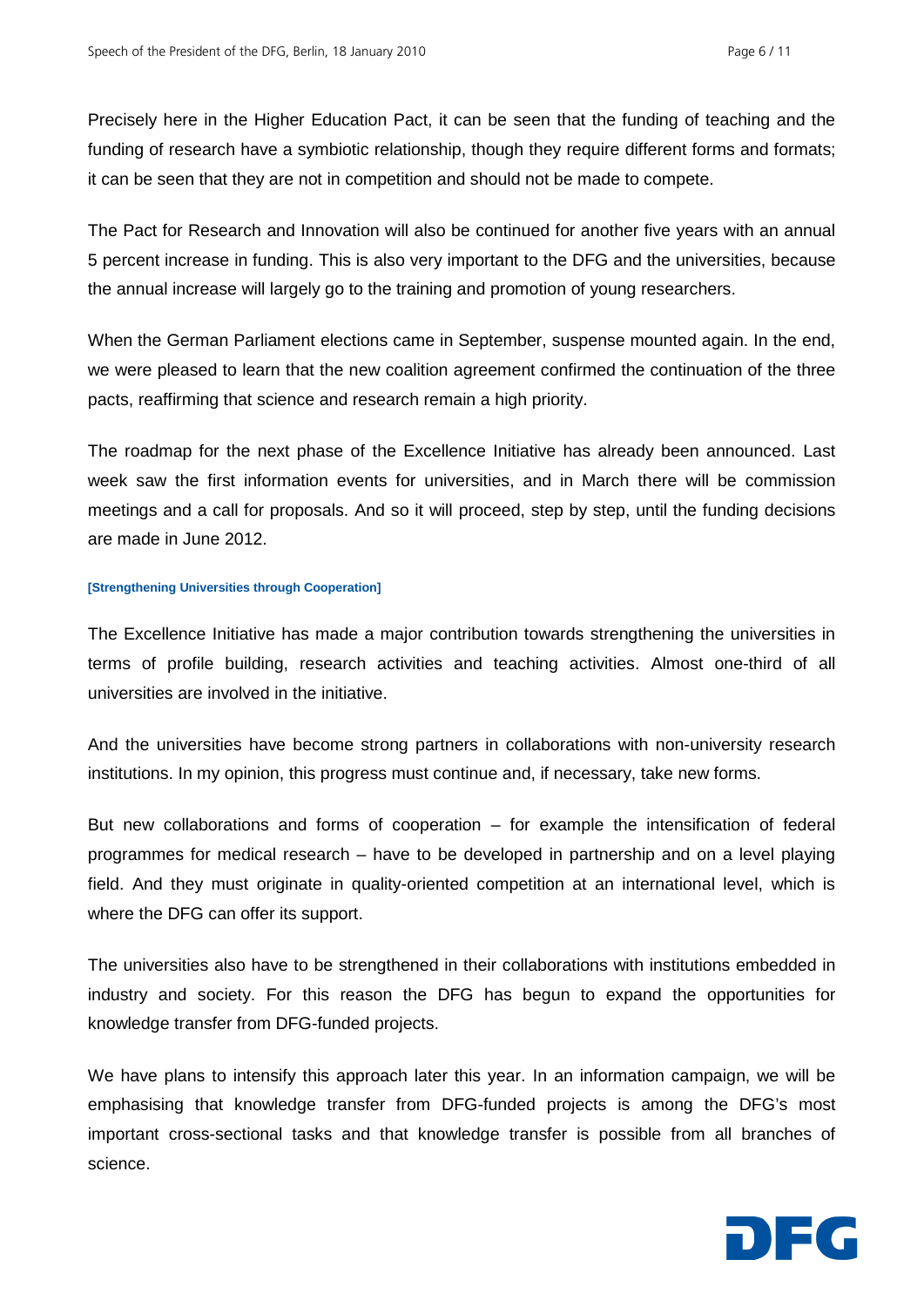At the same time, we must not impose transfer expectations on all DFG projects or allow transfer potential to influence the funding priority of projects.

In the supervision, evaluation and judgement of projects, we will continue to improve the conditions for knowledge transfer, which might include anything from joint research projects to exhibitions, and the reviewers, the DFG's committees and the Head Office will all be involved in the process.

### **[Also at the European and International Levels]**

Now, Ladies and Gentlemen, there is one last point that I consider essential when it comes to strengthening universities: the ongoing Europeanisation and internationalisation of the DFG's funding activities.

After all, the search for knowledge in research has always transcended national boundaries. As science becomes increasingly networked – in whatever forms of discourse or cooperation – national research funding organisations must pave the way and provide a forum for such cooperation, in which researchers can unfold their full potential.

It is not my intention to sketch out the full spectrum of the DFG's activities in Europe and around the world, though there is a lot happening at the moment. Let's just call to mind the German Centres for Research and Innovation, which are currently being established. The DFG is playing a key role in helping to set up the centre in New Delhi; it is going well, and a considerable number of German universities will be participating.

The same is true of New York, where the centre is jointly led by the German Academic Exchange Service and the DFG. The inauguration will be celebrated on 19 February, with Federal Minister Schavan and State Minister Pieper in attendance.

No, I will restrict myself to two examples of European and international research funding: the lead agency process and a pilot project for multilateral project funding within the group of G8 nations.

For years, the DFG has given special attention to the formation of a European Research Area, by funding diverse collaborations between researchers as well as between national and international research funding organisations.

In the previous year, we compiled our experience, knowledge and ideas on the formation of the European Research Area in a strategy report, which I invite you to read when you get a chance.

#### **[Lead Agency]**

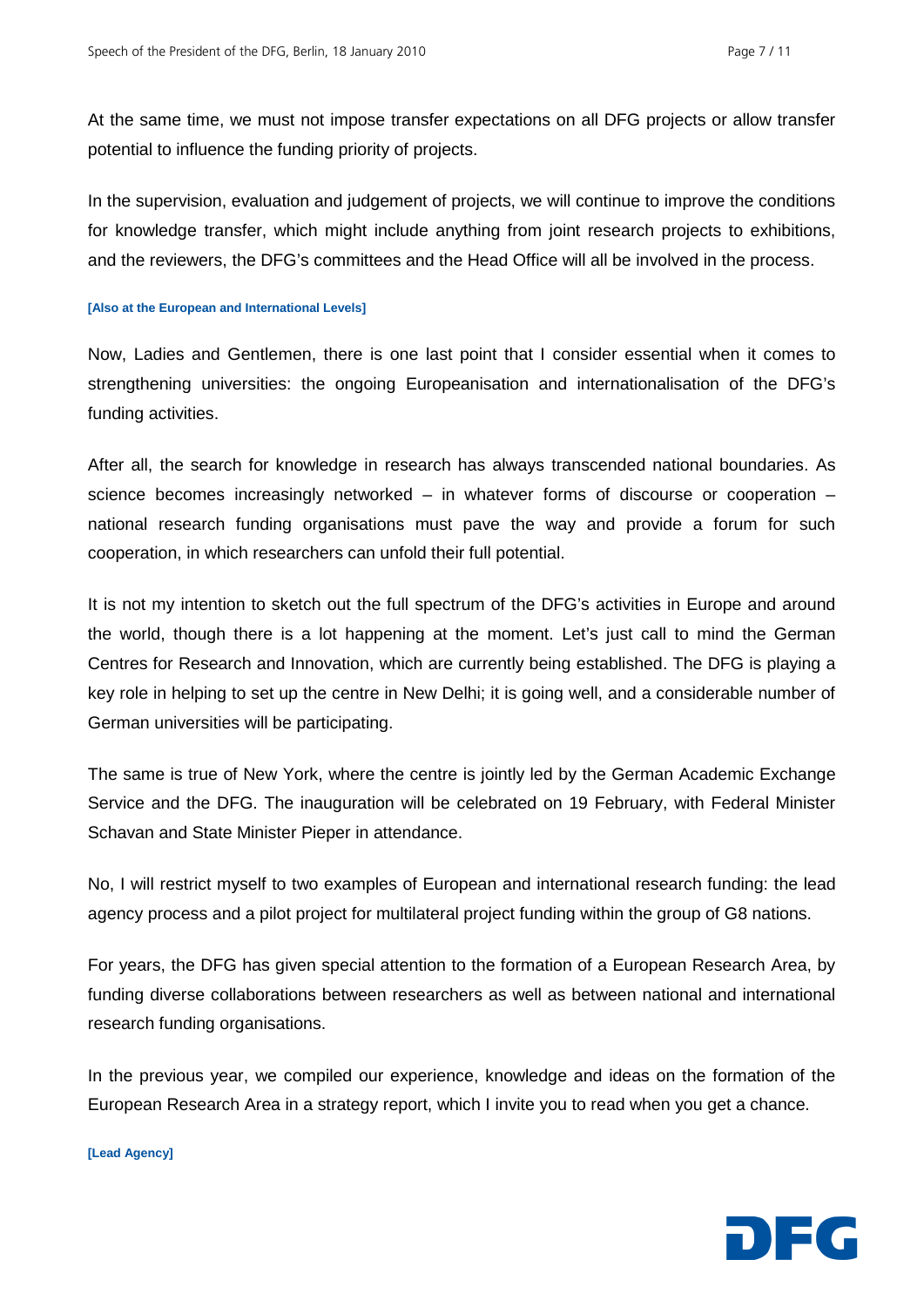Just how nicely things are developing can be seen in the lead agency process, which we have been practicing with our partners in Switzerland and Austria for many years; Luxembourg joined us in 2009.

In this process, an international cooperative project is evaluated by a single funding organisation – the lead agency – in accordance with commonly accepted standards of quality. The partner organisations then recognise the funding decision, which the lead agency has made in consultation with them, and the funding organisations finance the part of the research work that is carried out in their respective country.

The lead agency process is an important building block for a future European Research Grant Union, with which the mobility and cooperation of European researchers can be considerably increased.

This European Grant Union is one of the principal goals of the EUROHORCs, the European Heads of Research Councils. These speak with a common voice and act as a unified body vis-à-vis the Commission and member states to promote the development of the European Research Area from the perspective of the researchers.

And the DFG's strategy report is an important contribution to the developing self-organisation of European science, a development which also benefits and strengthens German universities.

## **[Multilateral Research Funding]**

Can the lead agency example also work outside Europe?

We have already had positive experiences with trilateral collaborations involving China and Russia.

Typically, however, such collaborations quickly meet their limitations, when the formal and administrative differences between the funding organisations become too great. As a result, many promising collaborative projects fail to obtain financing, and not all interdisciplinary concepts can be accommodated by the existing international programmes.

In an effort to improve this situation in the future, the DFG last year proposed an initiative for multilateral research funding to the research and funding organisations of the G8 nations. To date, funding organisations from seven countries have teamed up for this initiative.

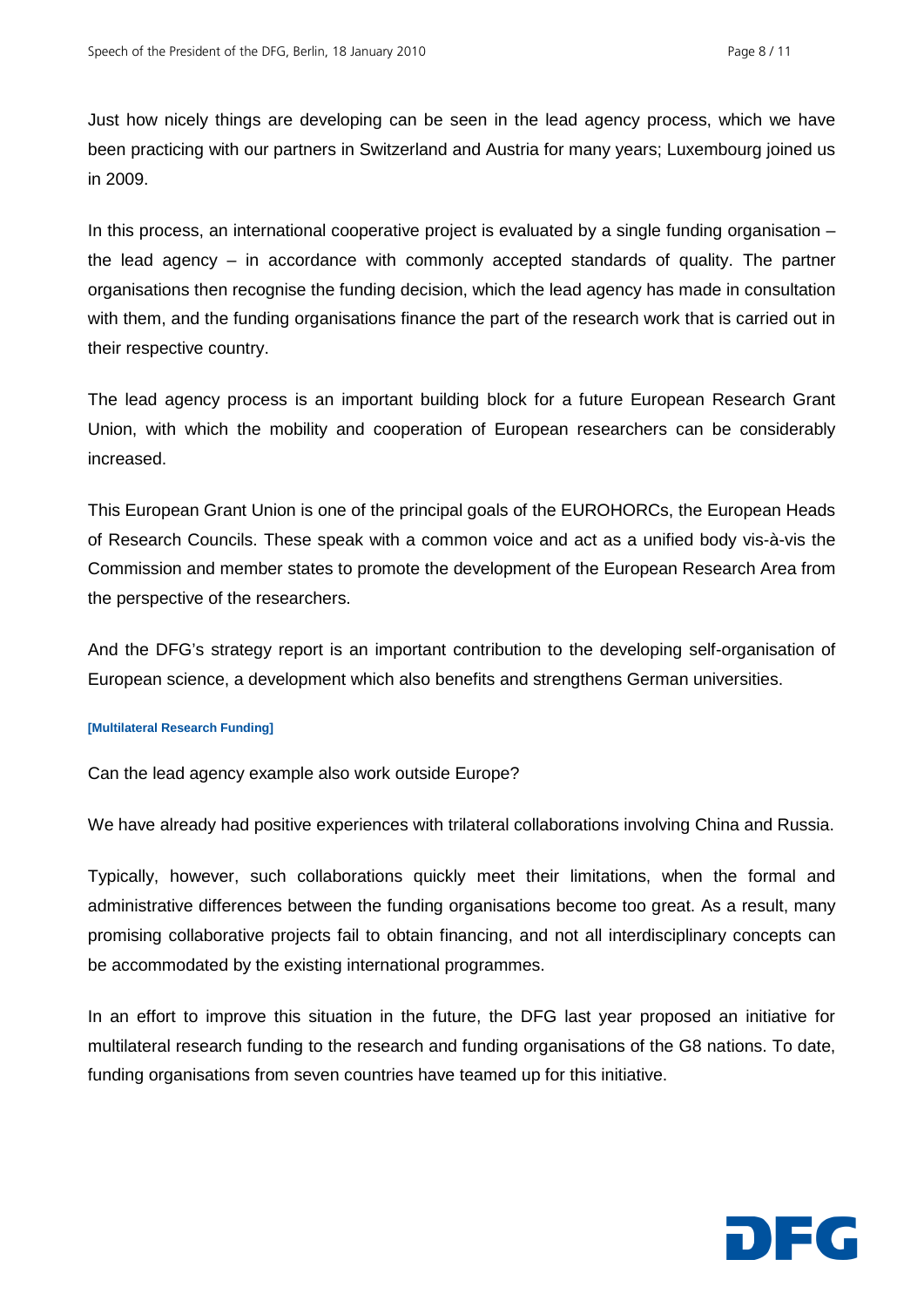In a first pilot phase, lasting three years, roughly seven to ten consortia will be funded through joint calls for proposals. For practical reasons, topic-oriented announcements are planned for this test phase. But we hope to move to a free choice of topic, which is the DFG's preferred approach, during the next phase.

Following a two-step application procedure, the national funding organisations fund the research work carried out in their own countries, just as with the lead agency.

We expect to issue the first call for proposals at the end of this month and are anxious to see what kind of response we will get from researchers in Germany, France, Japan, Canada, Russia, the United Kingdom and the USA.

As is always the case with expeditions into the unknown territories of research funding, we are hoping and counting on the discovery and consolidation of further potential for cooperation. This applies above all to higher education research because – and this is true for many countries – the opportunities available here are much more restricted than for large non-university research institutions.

#### **[Internet Relaunch with New Corporate Design]**

Ladies and Gentlemen, many of you will have noticed that six months ago, at the 2009 Annual Meeting, the DFG adopted a new image, or corporate design.

Today – right now, actually – we are taking a second, even more important step: the relaunch of our website.

This internet portal is the primary source of information about the DFG, particularly for researchers. We have approximately 3,200 visitors every day, 94,000 per month, and almost 1.2 million a year. These guests visit the site about 1.6 million times a year, and about one-quarter of them are based abroad.

What can they find there? Everything there is to know about the DFG, on roughly 5,000 editorial pages, 20,000 database pages and in 1,500 documents that users can download to their computers. And what document is called up the most? With over 4,500 downloads per month, it is our "Guidelines for Research Grant Proposals", the DFG's most important information sheet for submitting individual proposals to the DFG. This shows, once again, what an important role individual grants programmes play.

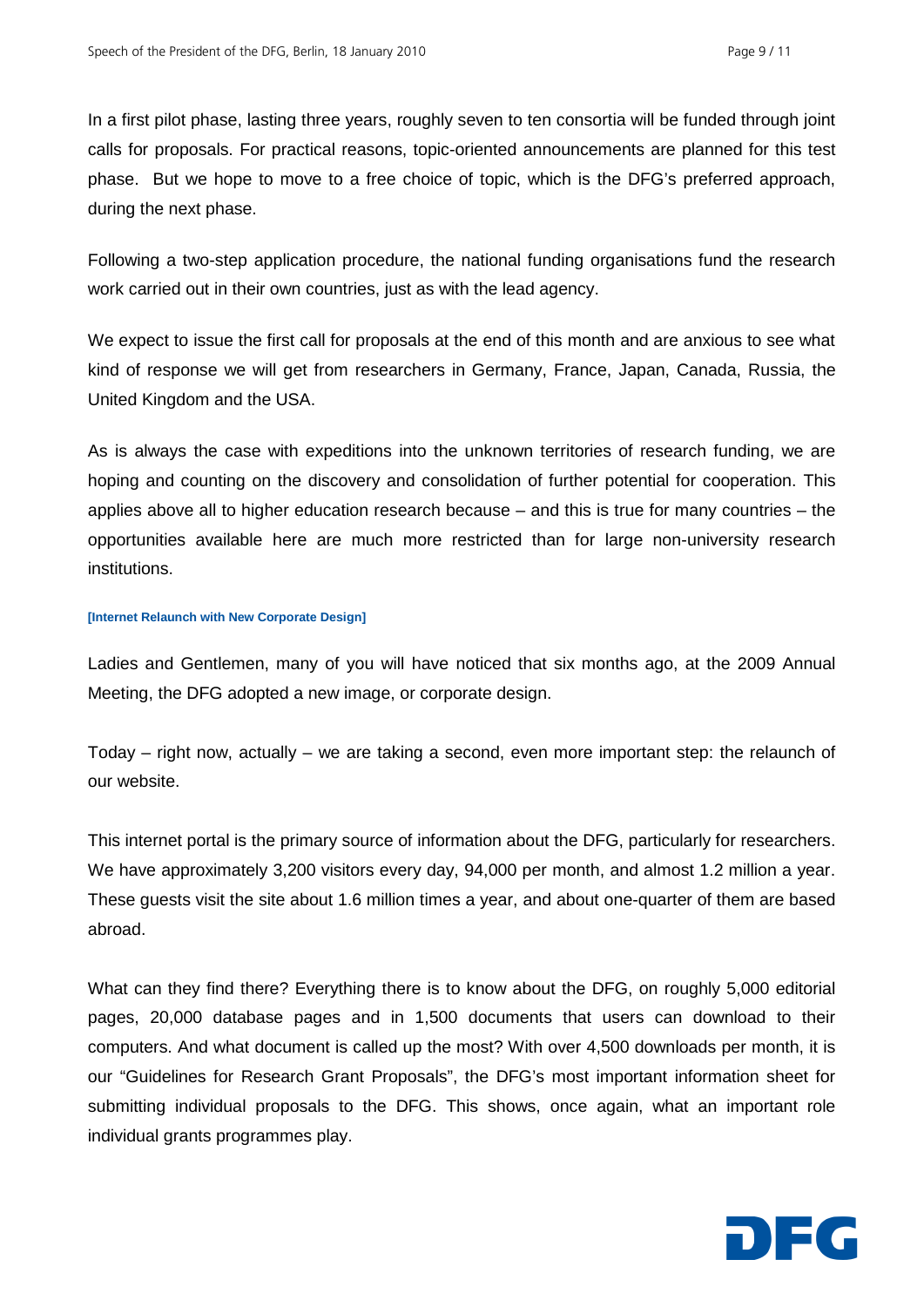The access options on our website have been reduced to a few main menus and have been made even more prominent by the new corporate design. The content pages have been streamlined and rearranged. Moreover, the new magazine area places greater emphasis on reports concerning DFG-funded research and science policy topics.

I would like to invite you to try the new internet portal for yourself this evening at a stand in the foyer. There you can get more firsthand information from the relaunch project team. I would also like to thank the team, represented by Markus Jagsch, Cornelia Pretzer and Tim Wübben.

#### **[Thanks to All]**

Finally, I to come to the part that lies closest to my heart: to thank you, dear friends of the DFG, for your role in contributing to the DFG's success over the past year.

I would like to begin with our donors, especially those in the federal states and in the federal government, who have accompanied and financed our work with diligence, generosity and trust. The same applies to our private benefactors, who are represented primarily by the Donors´ Association for the Promotion of Science and Humanities.

Next, I would like to acknowledge those who have helped ensure that the DFG can function as the self-governing organisation of German science.

These include the member institutions – higher education institutions and research organisations – and their administrations. You offer us, your DFG, and our proposals constructive support and are always open for even the most challenging innovations – such as research-oriented standards on gender equality.

I would also like to extend my gratitude to the numerous researchers who volunteer their efforts to the DFG and thereby ensure that this self-organisation can function: the 356 members of the DFG statutory bodies, in the Senate, the Joint Committee, the Grants Committees, the Senate Committees, and the 596 review board members.

I would like to recognise the 10,400 reviewers who, in 2009, placed their time and their expertise at the service of the self-governance of science. Their work was equally as voluntary as that of our committee members. No price can be put on such dedication, and we sincerely thank you.

I would also like to acknowledge the 14,300 applicants we had during this past year. At the end of the day, they are the ones who ensure that DFG-funded research retains such a high standard of quality.